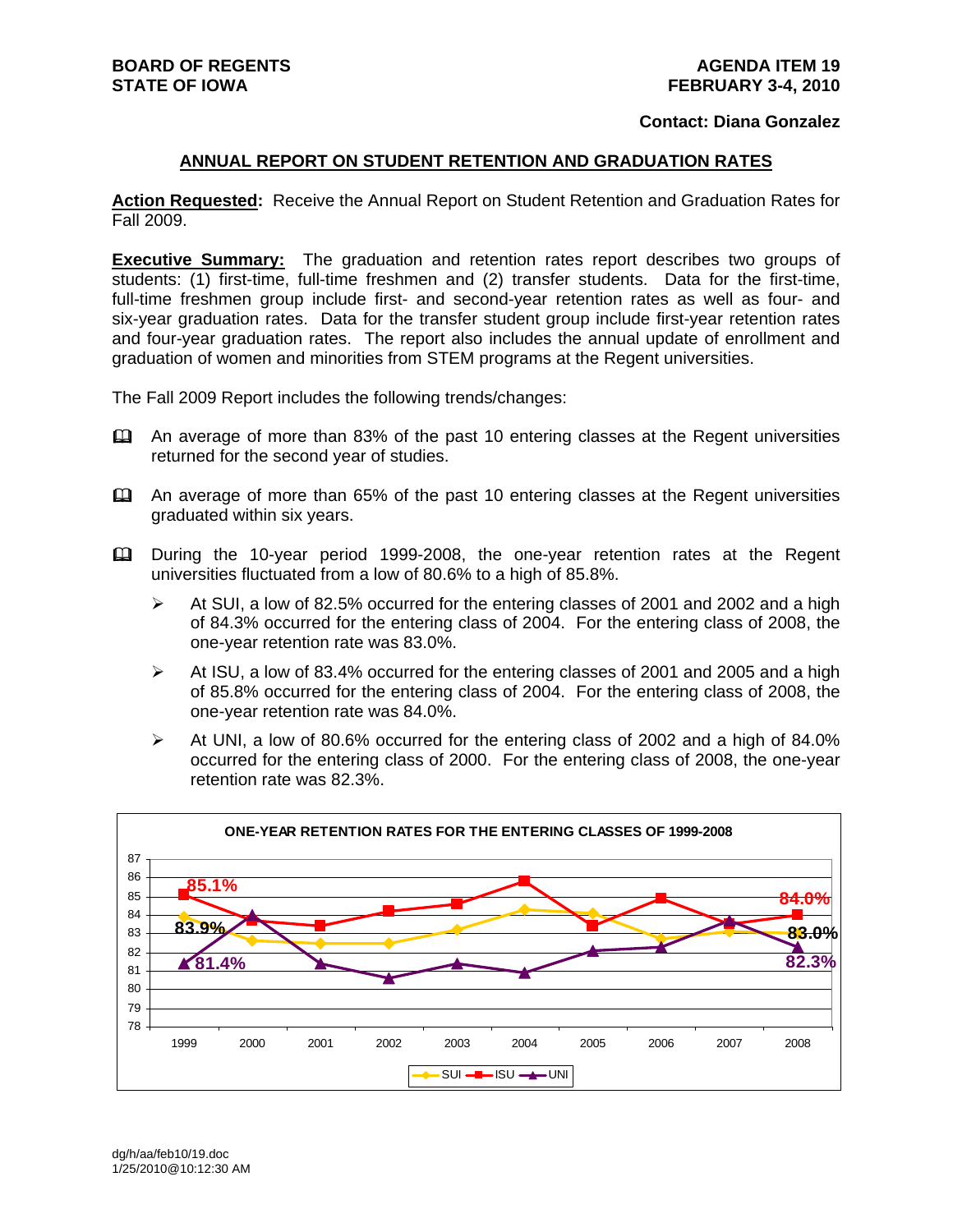## **BOARD OF REGENTS** AGENUS AGENDA ITEM 19 **STATE OF IOWA** PAGE 2

- During the 10-year period 1994-2003, the six-year graduation rates at the Regent universities fluctuated from a low of 62.2% to a high of 68.5%.
	- $\triangleright$  At SUI, a low of 64.0% occurred for the entering class of 1994 and a high of 68.5% occurred for the entering class of 2003. For the entering class of 2003, the six-year graduation rate was 68.5%, which is an all-time high.
	- $\triangleright$  At ISU, a low of 62.4% occurred for the entering class of 1994 and a high of 68.0% occurred for the entering class of 1999. For the entering class of 2003, the six-year graduation rate was 67.2%.
	- $\triangleright$  At UNI, a low of 62.2% occurred for the entering class of 1994 and a high of 67.1% occurred for the entering class of 2000. For the entering class of 2003, the six-year graduation rate was 66.5%.



- One-year retention rates have consistently exceeded the national averages. The one-year retention rate for the entering classes of 2008 at the Regent universities was 83.4% compared to the national average of 74.4% for all public four-year colleges.<sup>1</sup> The national average for public four-year colleges with traditional selectivity was 73.2%.<sup>1</sup>
- Six-year graduation rates have also consistently exceeded the national averages. The six-year graduation rate for the entering classes of 2003 at the Regent universities was 65.6% compared to the national average of 48.7% for all public four-year colleges.<sup>1</sup> The national average for public four-year colleges with traditional selectivity was 44.9%.<sup>1</sup>
- The average number of years to complete a degree by Regent university students who graduated within six years decreased from 4.62 years for the entering classes of 1994 to 4.36 years for the entering classes of 2003. This is the fifth consecutive decrease in the time to degree at the Regent universities. The time to degree is influenced by a number of factors, including major sought, parents' education, and grade point average. Approximately 39% of the entering classes of 2005 at the Regent universities graduated within four years compared to the national average of 29.9% for all public four-year colleges.<sup>1</sup> The national average for public four-year college with traditional selectively was 21.3%.<sup>1</sup>

l

<sup>1</sup> Source: ACT 2008 Retention/Completion Summary Tables, public institutions offering bachelor's, master's, and doctoral programs.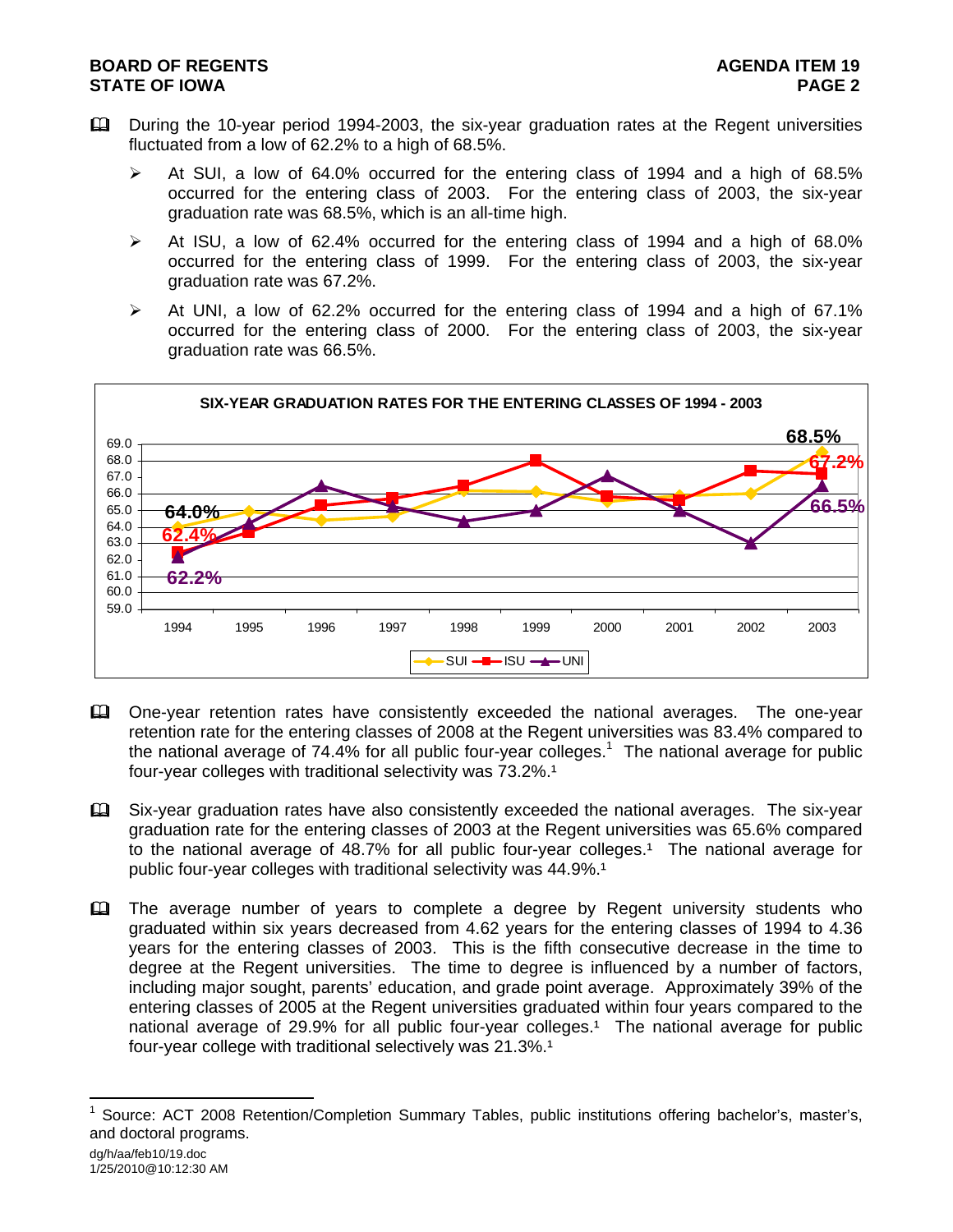- Retention and graduation rates for racial/ethnic minority students have continued to be lower than for non-minority students.
	- $\triangleright$  For the entering classes of 2008, the average one-year retention rate for racial/ethnic minority students was 80.3% at the Regent universities compared to the average one-year retention rate for non-minority students of 83.4%.
	- $\triangleright$  For the entering class of 2003, the average six-year graduation rate for racial/ethnic minority students was 60.8% at the Regent universities compared to the average six-year graduation rate for non-minority students of 68.4%.

The Graduation and Retention Rates Report addresses the Board of Regents Strategic Plan strategies (1.1.2) to "continue to improve efforts to recruit, enroll, and retain a qualified and diverse student population" and (1.3.1) to "determine levels of student program completion and promote degree attainment."

# **Background:**

- **Q.** Definition of Retention Rates. Retention is the rate at which members of an entering class return to that same institution in successive years until the completion of a degree. Research shows that the majority of students who withdraw, transfer, or otherwise leave an institution do so during the first two years of college. $2$
- Retention Factors. Previous national and state studies, as well as the Regent universities' experience, have demonstrated that the following factors contribute significantly to the retention rate – (1) student input; (2) institutional environment; and (3) academic standards.<sup>3</sup>
- **Example 3** Best Practices in Retention. Retention practices responsible for the greatest contribution to retention include first-year programs, academic advising, and learning support.² The Regent universities have established a variety of initiatives, programs, and services (such as tutoring labs, academic advising, career development services, and learning communities) to help students make a successful transition to the rigors of postsecondary learning and to the challenges of independence and adulthood. $4$

#### **Highlights:**

- One-Year Retention Rates. During the past ten years, the average one-year retention rate at SUI has been 83.1%; at ISU, it has been 84.2%; and at UNI, it has been 82.1%. The Fall 2009 one-year retention rate at SUI was 83.0%; at ISU, it was 84.0%; and at UNI, it was 82.3%. In Fall 2008, the one-year retention rate at SUI was 83.1%; at ISU, it was 83.5%; and at UNI, it was 83.7%.
- One-Year Retention Rates by High School Rank. There is a difference in retention rates when high school rank is considered. In Fall 2009, the average one-year retention rate for Regent university students who graduated from high school in the 90<sup>th</sup>-99<sup>th</sup> percentile was 92.5% while the average one-year retention rate for students who graduated in the  $70<sup>th</sup>$ -79<sup>th</sup> percentile was 84.2% and for those in the  $50<sup>th</sup>$ -59<sup>th</sup> percentile it was 74.3%.

 2 Source: National Center for Education Statistics.

<sup>&</sup>lt;sup>3</sup> Source: ACT "What Works in Student Retention?"

dg/h/aa/feb10/19.doc <sup>4</sup> Attachments on pgs 12-14 describe some of the retention initiatives implemented by the Regent universities.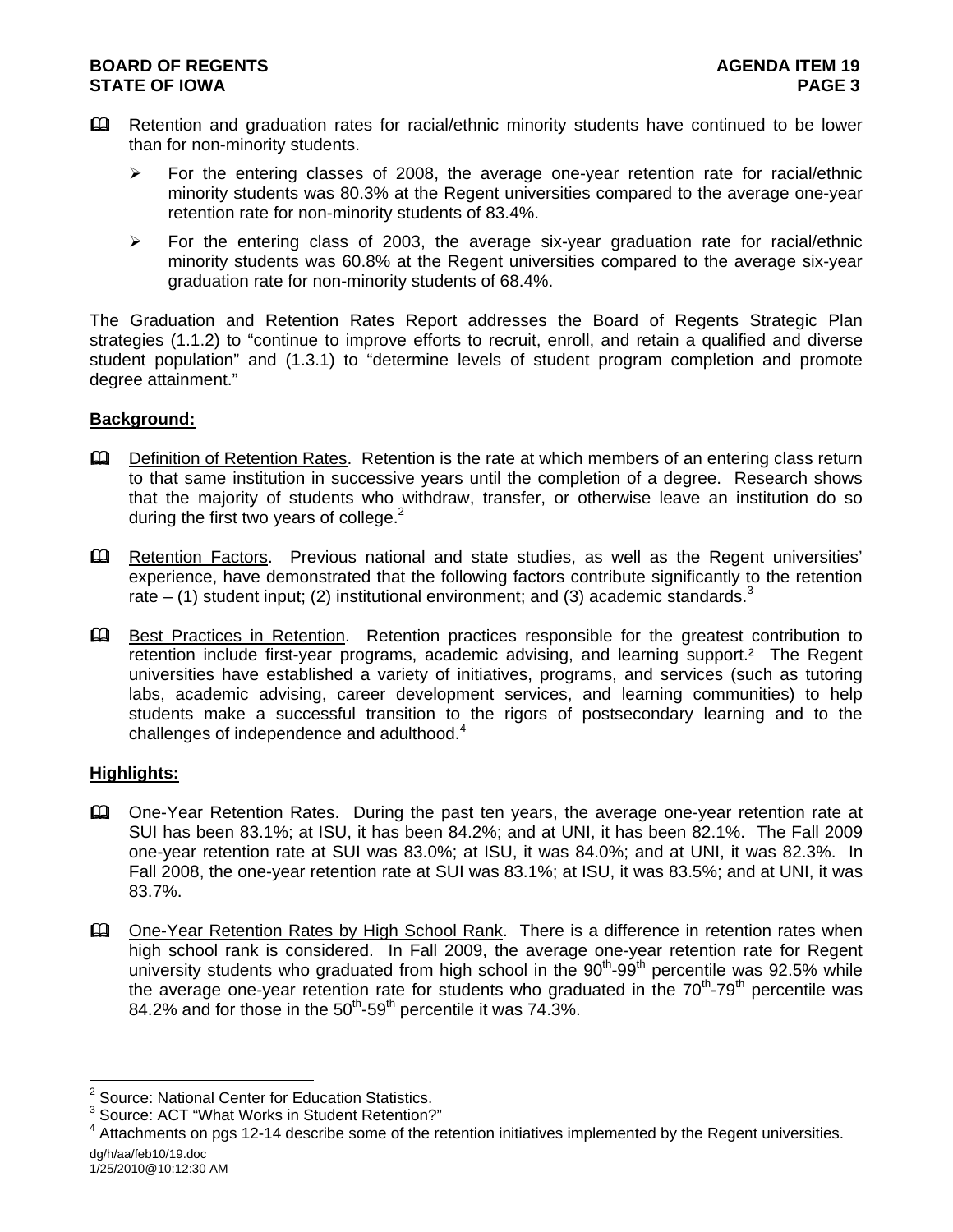- **Example 2** One-Year Retention Rates by ACT Score. There is also a difference in retention rates when ACT score is considered. In Fall 2009, the average one-year retention rate for the entering class of 2008 with an ACT score of 32-36 was 91.1% while the average one-year retention rate for students with an ACT score of 27-31 was 87.9% and for those with an ACT score of 19-21, it was 80.8%.
- Che-Year Retention Rates by First-Term GPA. There is clearly a difference in retention rates when first-term GPA is considered. In Fall 2009, the average one-year retention rate for the entering class of 2008 with a first-term GPA of 3.50-4.00 was 93.5% while the average one-year retention rate for students with a first-term GPA of 3.00-3.24 was 89.4%; for those with a first-term GPA of 2.50-2.74, it was 86.6%; and for those with a first-term GPA of 2.00-2.24, it was 82.6%.
- Six-Year Graduation Rates. During the past 10 years, the average six-year graduation rate at SUI has been 65.7%; at ISU, it has been 65.9%; and at UNI, it has been 64.9%. The Fall 2009 six-year graduation rate at SUI was 68.5%; at ISU, it was 67.2%; and at UNI, it was 66.5%. In Fall 2008, the six-year graduation rate at SUI was 66.0%; at ISU, it was 67.4%; and at UNI, it was 63.0%. Six-year graduation rates for the Regent universities and peer institutions are included in Attachment D (page 15).
- **Example 25 Six-Year Graduation Rates by First-Term GPA.** There is clearly a difference in graduation rates when first-term GPA is considered. In Fall 2009, the average six-year graduation rate for the entering class of 2003 with a first-term GPA of 3.50-4.00 was 84.5% while the average six-year graduation rate for students with a first-term GPA of 3.00-3.24 was 79.1%; for those with a first-term GPA of 2.50-2.74, it was 65.9%; and for those with a first-term GPA of 2.00-2.24, it was 52.8%.

 Average Time to Degree. The average number of years to complete an undergraduate degree by students in the entering classes of 2003 at the Regent universities who graduated within six years was 4.36 years. The time beyond four years typically reflects students' participation in additional activities, such as study abroad programs, internships, and double majors. It also reflects students' degree major changes.<sup>5</sup> The national average time to completion for first-time recipients of bachelor's degrees in 2005-06 was 4.70 years for students who graduated within six years.<sup>6</sup>

 Diversity. Ethnic and racial minority students generally have lower retention and graduation rates than non-minority students. Significant variation can occur in the retention and graduation rates of individual racial and ethnic minority cohorts as a result of small cohort sizes. Resident racial and ethnic minority students have higher one-year retention rates at ISU than non-resident minority students; at SUI, resident racial and ethnic minority students have lower one-year retention rates than non-resident minority students; at UNI, the one-year retention rates are essentially the same for resident and non-resident racial and ethnic minority students.

l

<sup>5</sup> According to the National Center for Education Statistics, more than 20% of college students change their degree major.

<sup>6</sup> Source: National Student Clearinghouse Research.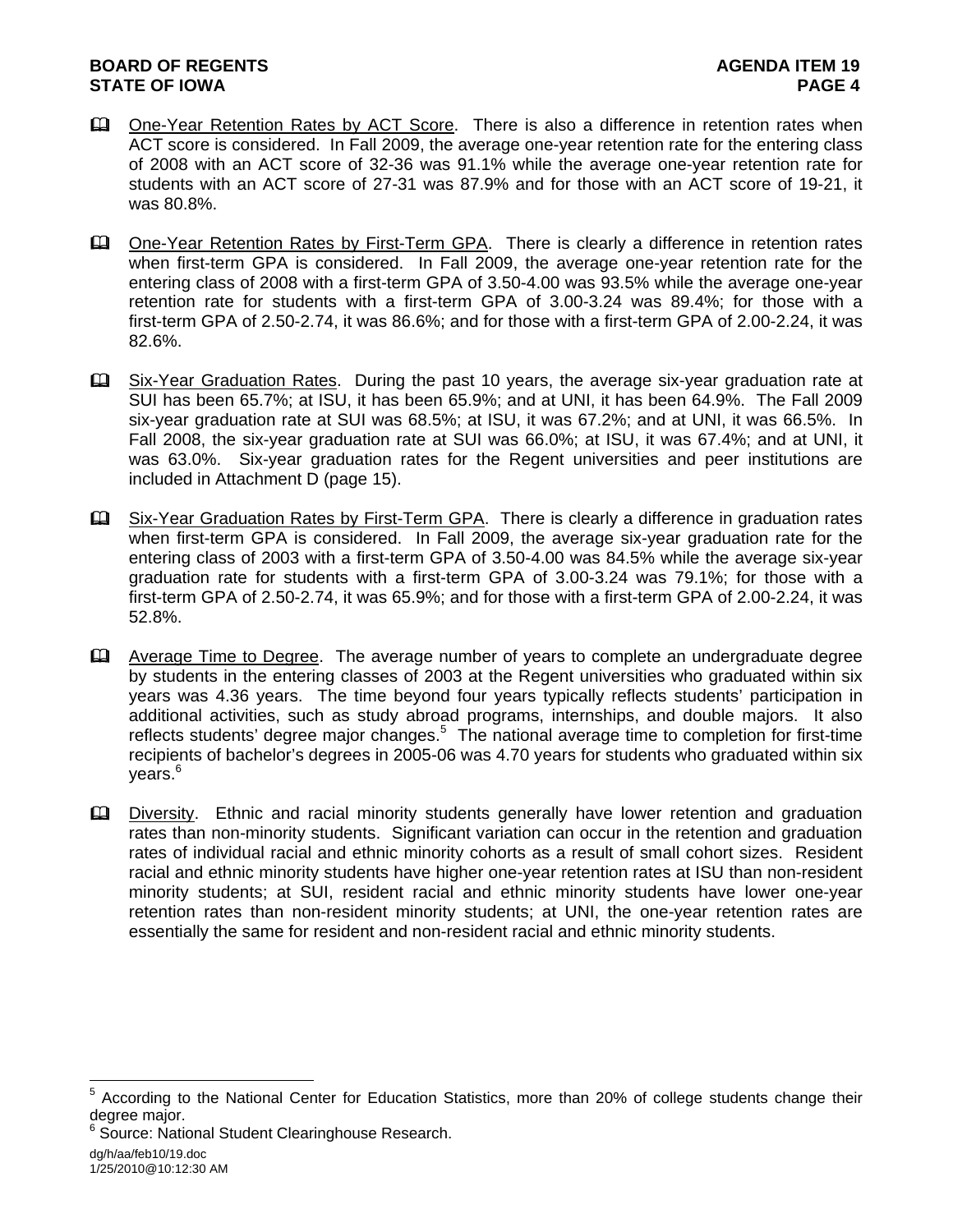### **ONE-YEAR RETENTION RATES BY RACE/ETHNICITY AND RESIDENCE ENTERING CLASS OF 2008**

|            | <b>Non-Minority</b> |              |       | <b>Minority</b> |              |       |  |
|------------|---------------------|--------------|-------|-----------------|--------------|-------|--|
|            | Resident            | Non-Resident | Total | Resident        | Non-Resident | Total |  |
| <b>SUI</b> | 82.7%               | 83.3%        | 83.0% | 79.6%           | 81.5%        | 80.6% |  |
| <b>ISU</b> | 85.4%               | 81.7%        | 84.3% | 82.4%           | 77.2%        | 79.6% |  |
| <b>UNI</b> | 82.5%               | 80.2%        | 82.4% | 81.4%           | 81.5%        | 81.4% |  |
| Total      | 83.8%               | 82.6%        | 83.4% | 81.1%           | 79.4%        | 80.3% |  |

### $\triangleright$  University of Iowa.

- $\boxtimes$  The one-year retention rate for racial/ethnic minorities was 2.4 percentage points (PP) lower than for non-minorities. The one-year graduation rates for Native Americans, Asian Americans, and Hispanic Americans were the same as or higher than for non-minorities (+2.7 PP, +0.2 PP, and +0.5 PP, respectively). However, the one-year retention rate for African Americans was 11.4 PP lower than for non-minorities.
- $\triangleright$  Iowa State University.
	- $\boxtimes$  The one-year retention rate for racial/ethnic minorities was 4.7 PP lower than for non-minorities. The one-year graduation rate for Asian Americans was 2.8 PP higher than for non-minorities. However, the one-year retention rates for Native Americans, African Americans and Hispanic Americans were lower than for non-minorities (-19.1 PP, -9.1 PP, and -5.4 PP, respectively).
- ¾ University of Northern Iowa.
	- $\boxtimes$  The one-year retention rate for racial/ethnic minorities was 1.0 PP lower than for non-minorities. The one-year graduation rates for African Americans and Asian Americans were higher than for non-minorities (+0.2 PP and +10.2 PP, respectively). However, the one-year retention rates for Native Americans and Hispanic Americans were lower than for non-minorities (-15.7 PP and -12.4 PP, respectively).

At SUI and UNI, resident minority students have higher six-year graduation rates than non-resident minority students; at ISU, resident minority students have lower six-year graduation rates than non-resident minority students.

|            | <b>Non-Minority</b> |              |       | <b>Minority</b> |              |       |
|------------|---------------------|--------------|-------|-----------------|--------------|-------|
|            | Resident            | Non-Resident | Total | Resident        | Non-Resident | Total |
| <b>SUI</b> | 68.3%               | 70.6%        | 69.2% | 63.6%           | 59.5%        | 61.8% |
| <b>ISU</b> | 69.0%               | 64.0%        | 67.9% | 60.0%           | 66.4%        | 62.8% |
| UNI        | 68.2%               | 54.5%        | 67.7% | 53.7%           | 40.7%        | 50.0% |
| Total      | 68.6%               | 67.9%        | 68.4% | 60.6%           | 61.1%        | 60.8% |

#### **SIX-YEAR GRADUATION RATES BY RACE/ETHNICITY AND RESIDENCE ENTERING CLASS OF 2003**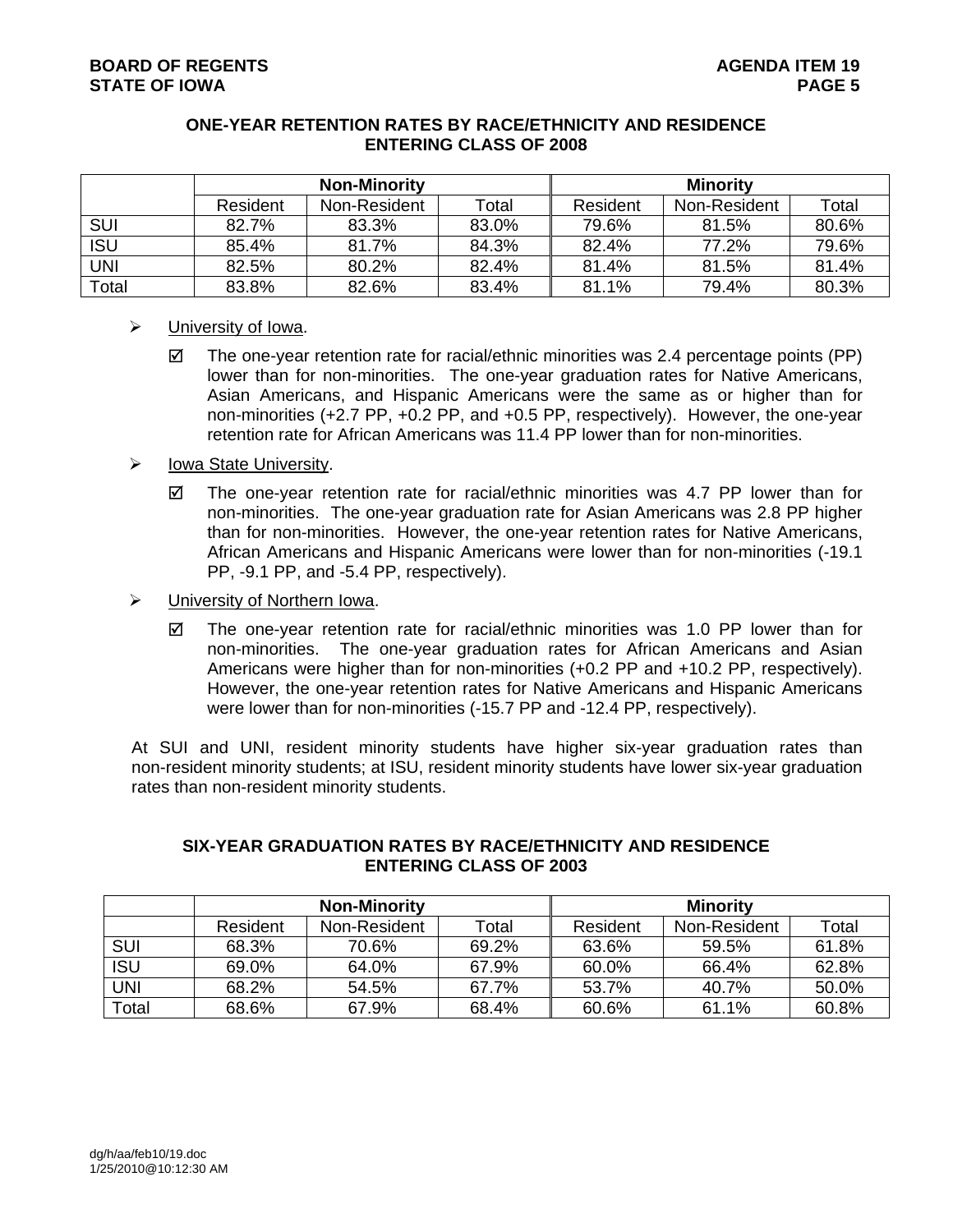- $\triangleright$  University of Iowa.
	- $\boxtimes$  The six-year graduation rate for racial/ethnic minorities was 7.4 PP lower than for non-minorities. The six-year graduation rate for Asian Americans was 2.0 PP higher than for non-minorities. However, the six-year graduation rates for Native Americans, African Americans, and Hispanic Americans were lower than for non-minorities (-12.1 PP, -19.2 PP, and -10.7 PP, respectively).
- $\triangleright$  Iowa State University.
	- $\boxtimes$  The six-year graduation rate for racial/ethnic minorities was 5.1 PP lower than for non-minorities. The six-year graduation rates for Asian Americans and Hispanic Americans were higher than for non-minorities (+1.9 PP and + 2.0 PP, respectively). However, the six-year graduation rates for Native Americans and African Americans were lower than for non-minorities (-40.6 PP and -17.4 PP, respectively).
- $\triangleright$  University of Northern Iowa.
	- $\boxtimes$  The six-year graduation rate for racial/ethnic minorities was 17.7 PP lower than for non-minorities. The six-year graduation rates for Native Americans, African Americans, Asian Americans, and Hispanic Americans were all lower than for non-minorities (-17.7 PP, -28.9 PP, -2.7 PP, and - 5.8 PP, respectively).
- Gender. In Fall 2009, men at the Regent universities had higher one-year retention rates than women (except at UNI); however, women had higher six-year graduation rates than men. According to the U.S. Department of Education, "women have earned a greater percentage of bachelor's degree than men since the early 1980s overall."<sup>7</sup>

|            | <b>One-year Retention Rates</b><br><b>Entering Class of 2008</b> |       |       | <b>Six-Year Graduation Rates</b><br><b>Entering Class of 2003</b> |       |       |  |
|------------|------------------------------------------------------------------|-------|-------|-------------------------------------------------------------------|-------|-------|--|
|            | Men                                                              | Women | Total | Men                                                               | Women | Total |  |
| SUI        | 84.4%                                                            | 81.7% | 83.0% | 68.4%                                                             | 68.6% | 68.5% |  |
| <b>ISU</b> | 84.5%                                                            | 83.4% | 84.0% | 63.6%                                                             | 71.9% | 67.2% |  |
| <b>UNI</b> | 80.6%                                                            | 83.4% | 82.3% | 62.9%                                                             | 68.7% | 66.5% |  |
| Total      | 83.9%                                                            | 82.7% | 83.3% | 65.3%                                                             | 69.7% | 67.6% |  |

# **ONE-YEAR RETENTION AND SIX-YEAR GRADUATION RATES BY GENDER**

- Transfer Students. Completion of an associate degree and attainment of a high transfer GPA appear to be related to higher retention and graduation rates at the Regent universities for transfer students.
	- $\triangleright$  Students who transferred from Iowa community colleges in Fall 2008 after they completed an associate of arts (AA) or other associate degree had a higher one-year retention rate (83.3%) than transfer students who had not completed any associate degree (76.6%).
	- $\triangleright$  Students who transferred from Iowa community colleges in Fall 2005 after they completed an associate of arts (AA) or other associate degree had a higher four-year graduation rate (64.2%) than students who had not completed any associate degree (56.1%).

dg/h/aa/feb10/19.doc 1/25/2010@10:12:30 AM l <sup>7</sup> NCES Condition of Education Report, 2008.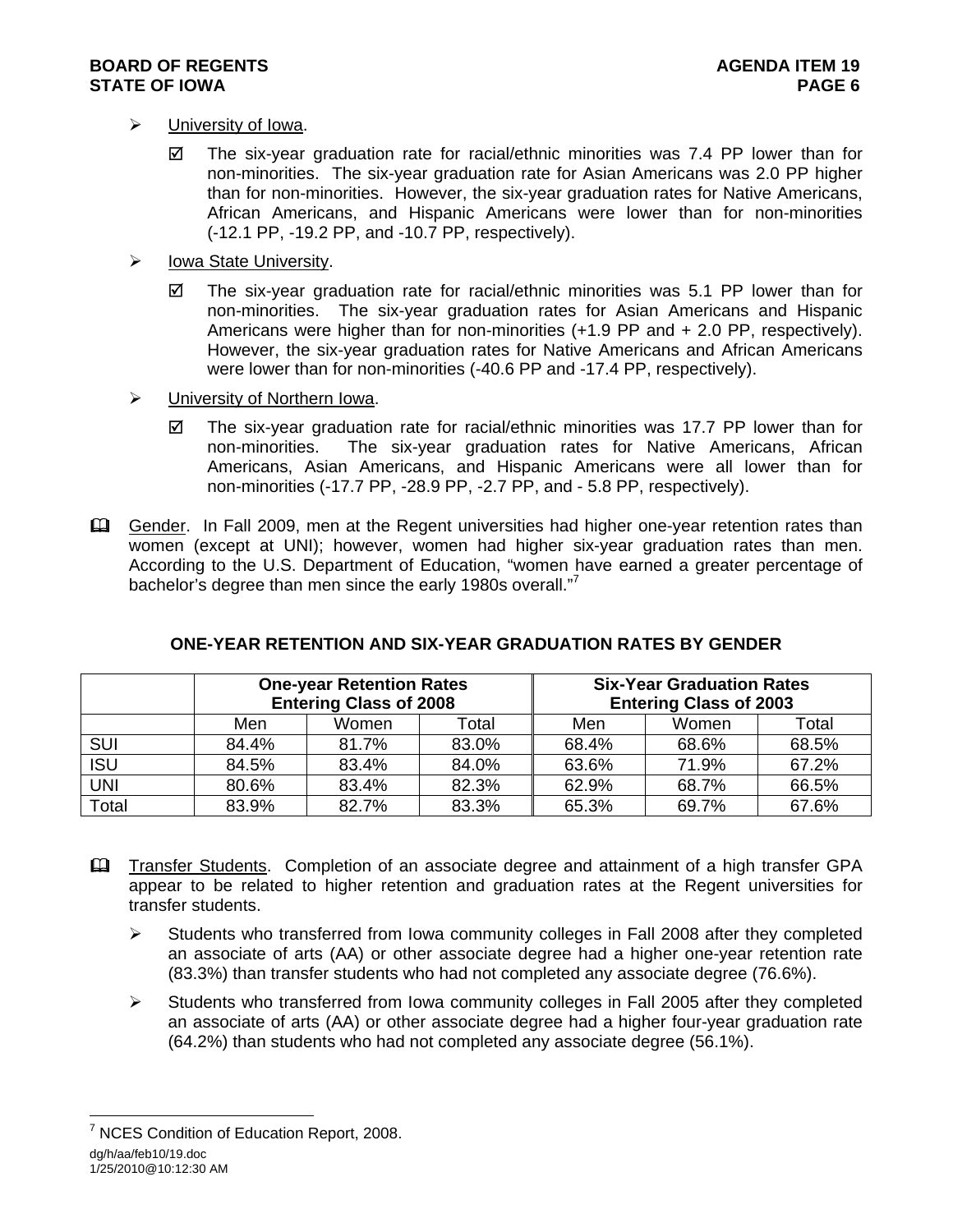## **BOARD OF REGENTS** AGENUS AGENDA ITEM 19 **STATE OF IOWA** PAGE 7

- $\triangleright$  There is a significant difference in one-year retention rates when transfer GPA is considered. Students in the entering class of Fall 2008 with a transfer GPA of 3.50-4.00 had a one-year retention rate of 88.6%. The one-year retention rate for students with a transfer GPA of 3.00-3.24 was 78.4%; for a GPA of 2.50-2.74, it was 77.1%; and for a GPA of 2.00-2.24, it was 60.3%.
- $\blacktriangleright$  Students in the entering class of Fall 2005 with a transfer GPA of 3.50-4.00 had a higher four-year graduation rate (74.3%) than students with a transfer GPA of 3.00-3.24 (62.9%), 2.50-2.74 (49.0%), or 2.00-2.24 (33.5%).
- $\triangleright$  Minority students in the entering class of 2008 had a lower one-year retention rate (78.1%) than non-minority students (80.0%).
- ¾ Minority students in the entering class of 2005 had a lower six-year graduation rate (45.3%) than non-minority students (60.0%).
- **Ell** Non-Persisters.<sup>8</sup> Using data from the National Student Clearinghouse, the Regent universities were able to "track" students from the entering class of 2003 who transferred to another post-secondary institution prior to completing their undergraduate studies.
	- $\triangleright$  Approximately, 23% of the entering class of 2003 who did not persist at a Regent university transferred elsewhere; of those who transferred, more than 37% graduated from a four-year institution.
	- ¾ Almost 9% of the entering class of 2003 graduated from another four-year institution.
	- $\triangleright$  When those numbers are factored into the total graduation rates, the six-year graduation rates increase from 68.5% to 77.0% at the University of Iowa; from 67.2% to 74.5% at Iowa State University; and from 66.5% to 78.2% at the University of Northern Iowa.

l

<sup>8</sup> Lack of completion of a degree from the matriculating institution does not necessarily reflect failure on the part of the institution or the student. Many unexpected or uncontrollable factors can lead to this result.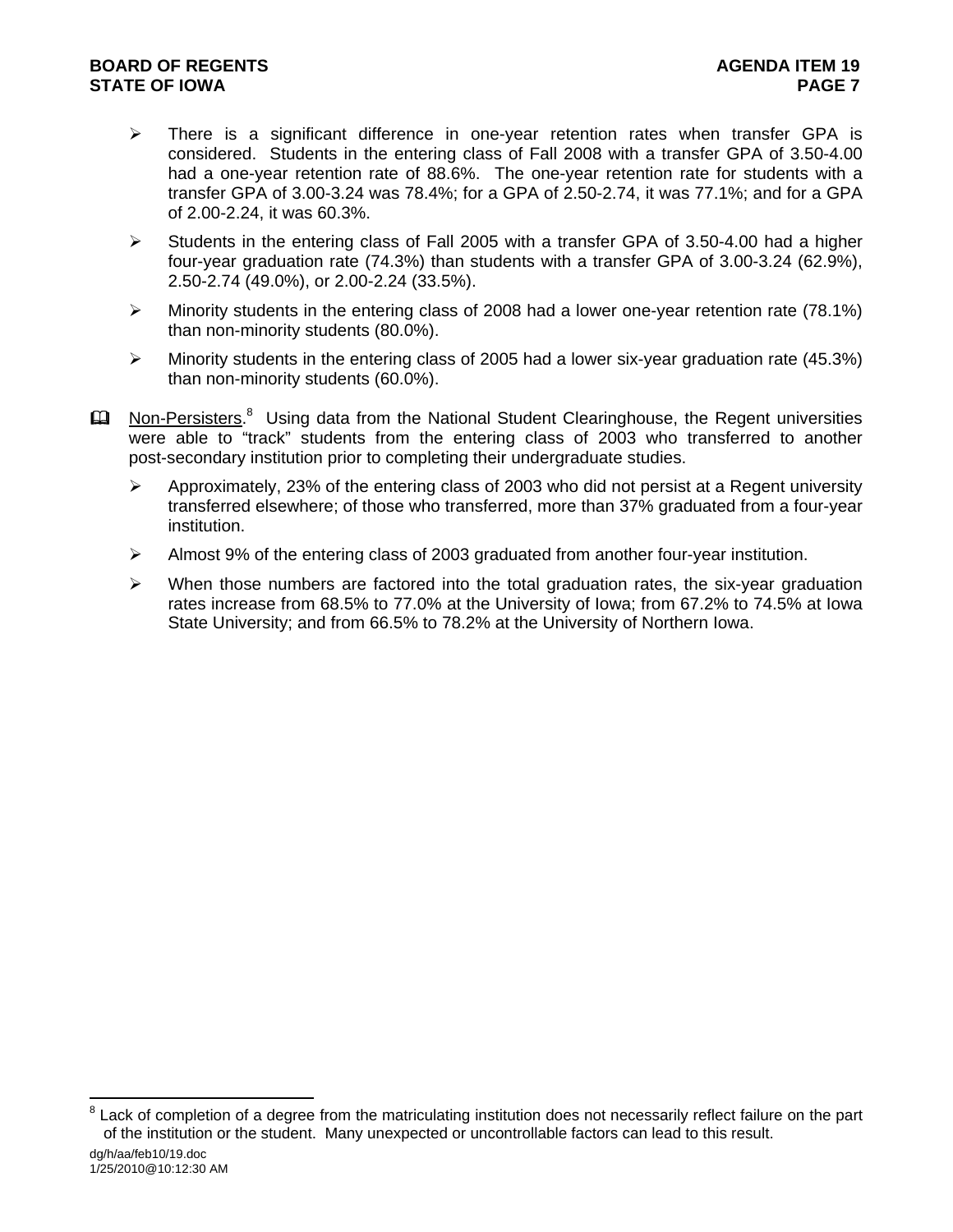## **ENROLLMENT AND DEGREE COMPLETION OF WOMEN AND MINORITIES IN STEM PROGRAMS**

In 2008, HF 2679 directed the Board of Regents to conduct a mathematics and science collaborative study to (1) collect data and report on the number and proportion of women and minorities enrolled in STEM programs at the Regent universities as well as high school programs, such as Project Lead the Way and (2) make recommendations for STEM-related programming measures for improving the number and proportion of women and minorities in STEM programs. One of the study recommendations was to provide annual updates on enrollment and graduation of women and minorities in STEM programs to the Board of Regents. Below is the 2009 update.

- $\Box$  How did enrollments in STEM programs change during the past year?
	- ¾ Undergraduate enrollment in STEM programs. The total enrollment of students in STEM programs increased from 16,138 in 2008 to 17,183 (+6.5%) in 2009.
		- $\boxtimes$  Total undergraduate enrollment of Native American, African American, and Hispanic American students majoring in STEM programs increased from 1,397 in 2008 to 1,553 in 2009 (+11.2%). The percentage of minority students in STEM majors increased from 8.5% in 2008 to 8.7% in 2009.
		- $\boxtimes$  Total undergraduate enrollment of women majoring in STEM programs increased from 6,037 in 2008 to 6,431 in 2009 (+6.5%). The percentage of women in STEM programs remained at 37% of STEM majors.



Minority refers to ethnic and racial minorities that are under-represented in STEM programs – Native Americans, African Americans, and Hispanic Americans.

- ¾ Graduate enrollment in STEM programs. The total graduate enrollment of students in STEM programs increased from 5,167 in 2008 to 5,278 in 2009 (+2.1%).
	- $\boxtimes$  Total graduate enrollment of Native American, African American, and Hispanic American students majoring in STEM programs increased from 362 in 2008 to 383 in 2009 (+5.8%).
	- $\boxtimes$  Total graduate enrollment of women majoring in STEM programs increased from 2,111 in 2008 to 2,222 in 2009 (+5.3%).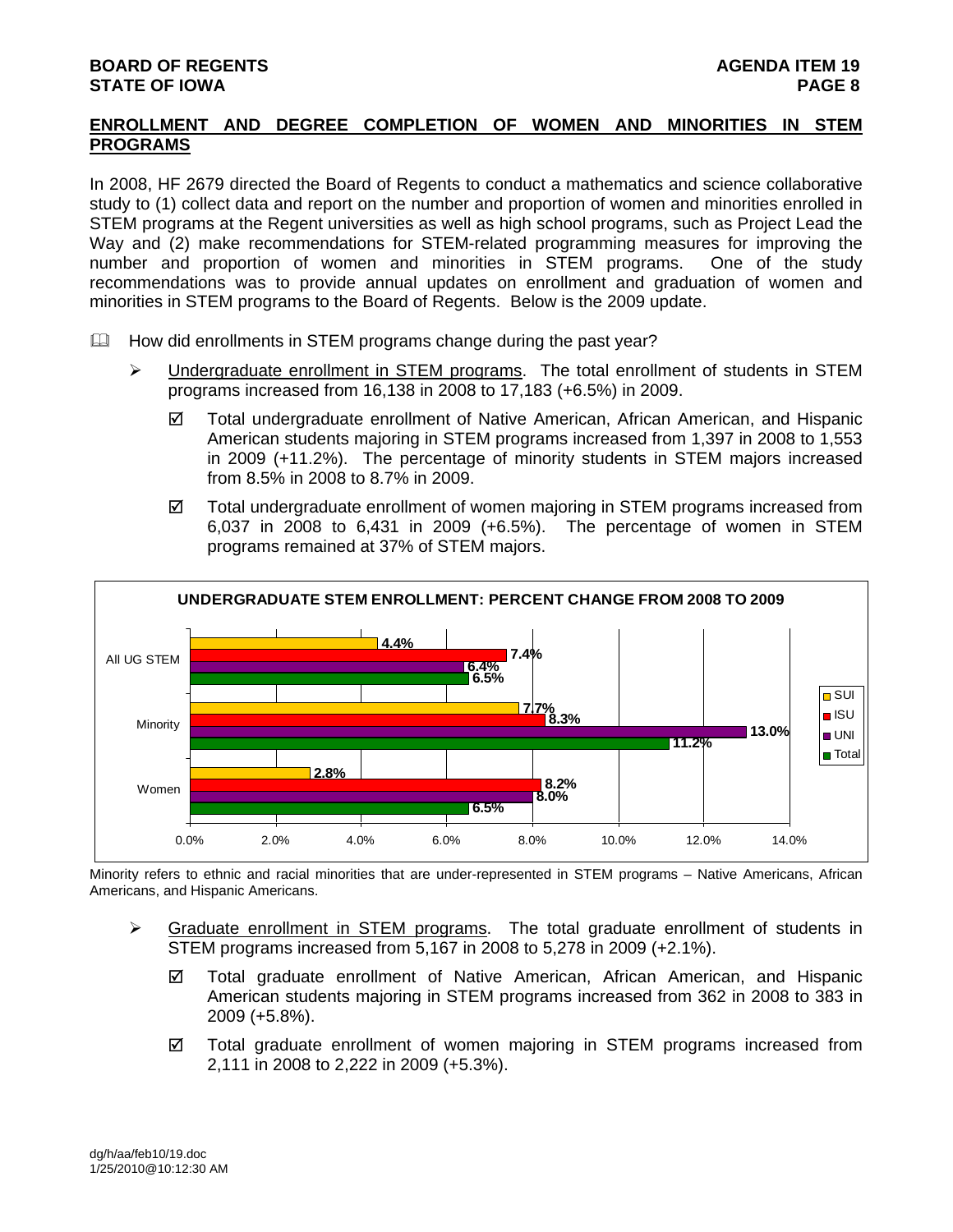## **BOARD OF REGENTS** AGENERAL BOARD OF REGENTS **STATE OF IOWA PAGE 9**

- ▶ Professional enrollment in STEM programs. The total professional enrollment of students in STEM programs increased from 1,934 in 2008 to 1,957 in 2009 (+1.2%).
	- 5 Total professional enrollment of Native American, African American, and Hispanic American students majoring in STEM programs decreased from 248 in 2008 to 245 in 2009 (-1.2%).
	- $\boxtimes$  Total professional enrollment of women majoring in STEM programs increased from 1,110 in 2008 to 1,136 in 2009 (+2.3%).



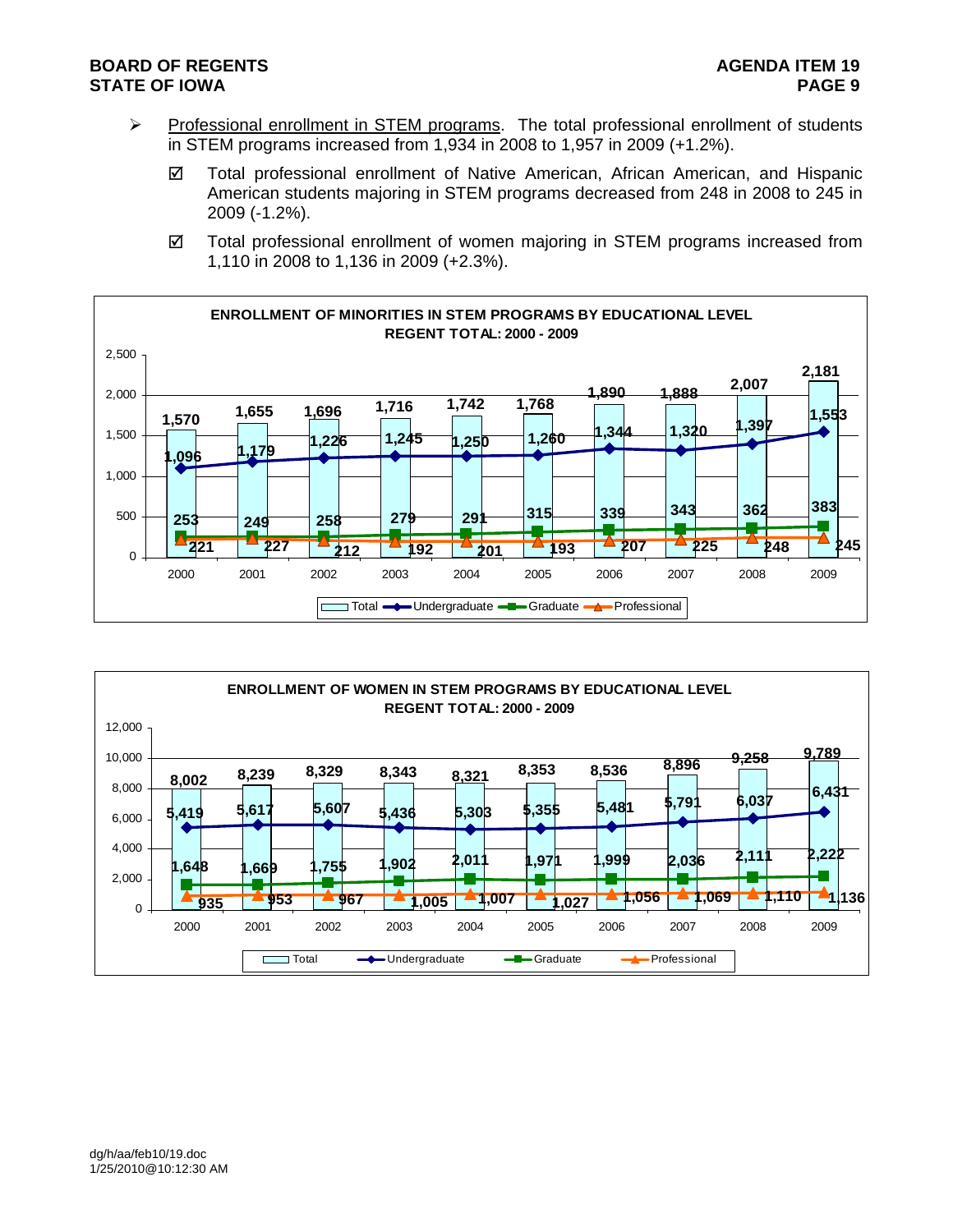### **BOARD OF REGENTS** AGENUS AGENDA ITEM 19 **STATE OF IOWA PAGE 10**

- What changes in programming for women and minorities in STEM programs occurred at the three Regent universities during the past year?
	- $\triangleright$  The following are sample projects that may influence the participation of under-represented groups in STEM in the future.
		- $\boxtimes$  A partnership of the STEM Equity Pipeline project of the National Alliance for Partnerships in Equity (NAPE) together with the Iowa Mathematics and Science Education Partnership (IMSEP) provided a focus on equity challenges in the teaching of math and science at the first-ever gathering of teacher-preparers from Iowa's public universities and 20 other Iowa colleges and universities at the *Summer 2009 Iowa Science and Mathematics Teacher Educators Summit* at Grandview University.
		- $\boxtimes$  At Iowa State University, the Program for Women in Science and Engineering recently created *Taking the Road Less Traveled to Northwest Iowa* to build on a 20-year record of *Taking the Road Less Traveled Career Conferences* for 6-12<sup>th</sup> grade young women. This one-day career exploration event for  $6<sup>th</sup>$ -10<sup>th</sup> grade girls in Northwest Iowa was held in Sioux City in collaboration with Western Iowa Tech Community College, ISU Extension, local school districts, educators, and business and industry. This project is supported by the Iowa Mathematics and Science Education Partnership.
- How many graduates from STEM programs occurred during the past year?
	- $\triangleright$  There were 161 minority graduates from STEM programs at the Regent universities in 2009. This represents a decrease of three graduates (-1.8%) from the prior year. There was a decrease of 10 graduates (-7.6%) in 2009 from the prior year from undergraduate STEM programs; an increase of eight graduates (+27.6%) from graduate programs; and a decrease of one (-33.3%) from professional programs.
	- ¾ There were 980 women graduates from STEM programs at the Regent universities in 2009. This represents a decrease of 67 (-6.4%) from the prior year. There was a decrease of 23 graduates (-4.5%) in 2009 from the prior year from undergraduate STEM programs; a decrease of 51 graduates (11.4%) from graduate programs; and an increase of seven graduates (+8.1%) from professional programs

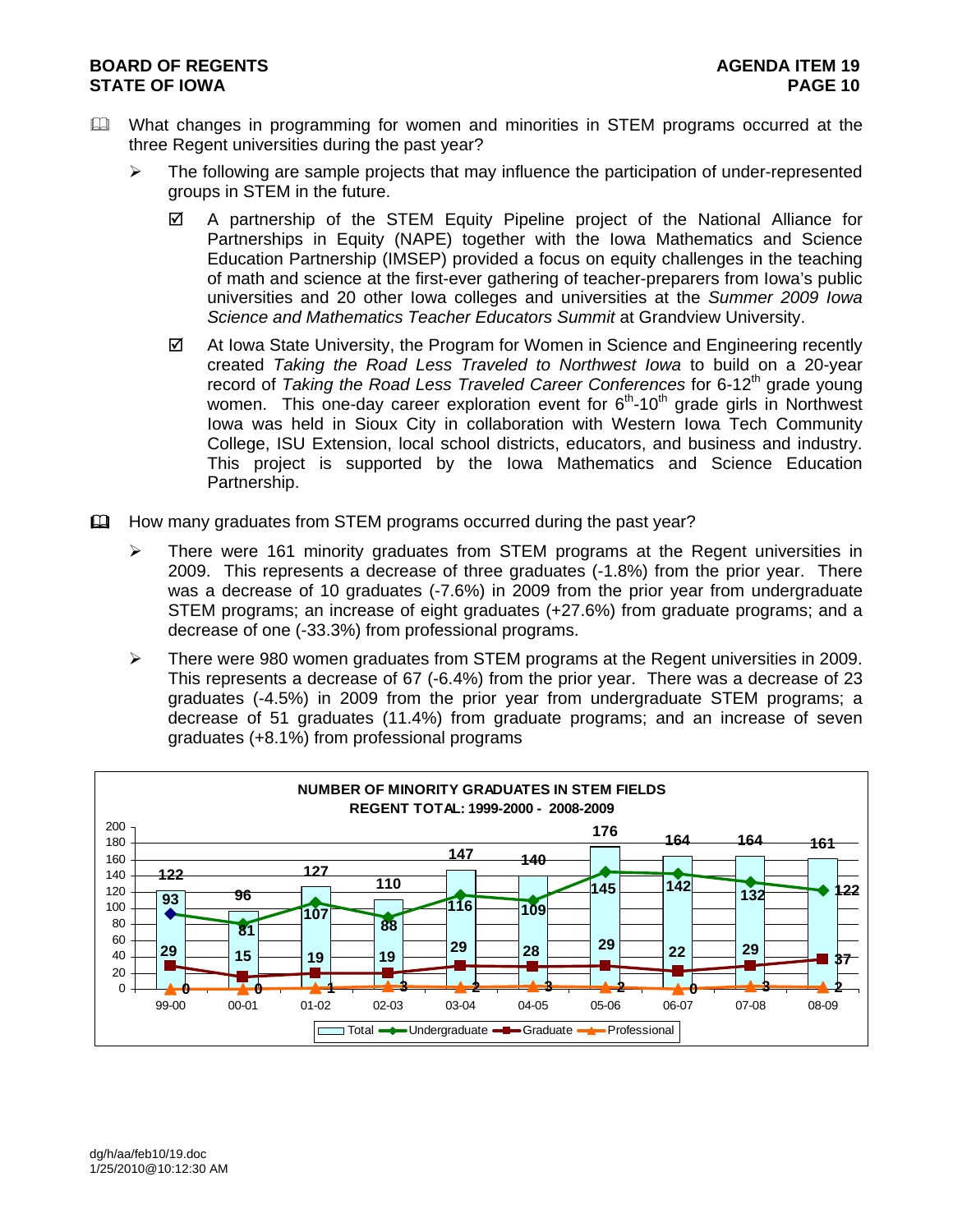

The highlights provided by the universities of their retention and graduation efforts are available on pages 12-14.

The data tables for the Annual Report on Graduation and Retention Rates are available on the Board of Regents website.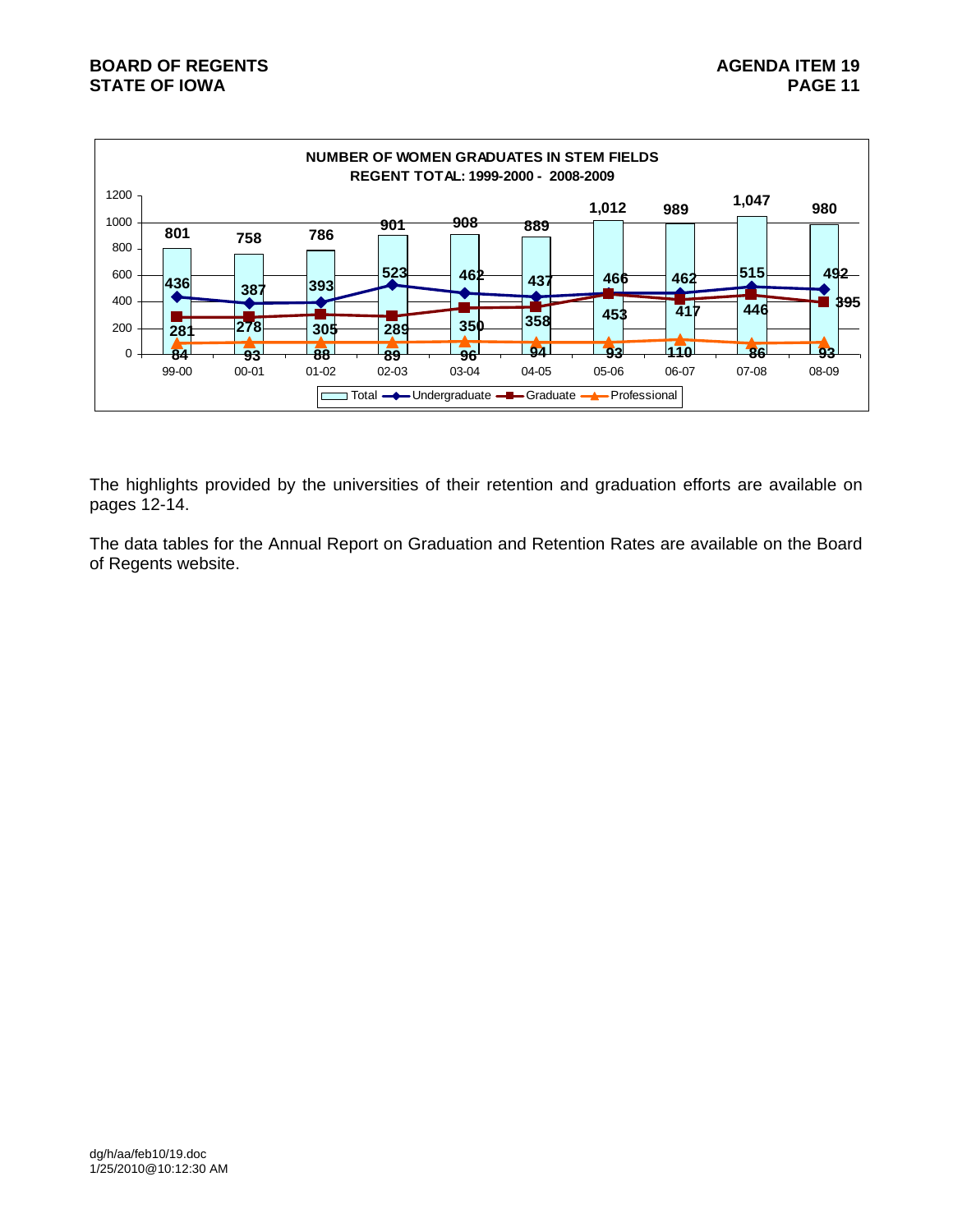### **UNIVERSITY OF IOWA GRADUATION AND RETENTION HIGHLIGHTS Fall 2009**

At the University of Iowa, both the six-year graduation rate (68.5%) and the four-year graduation rate (46.4%) continue to exceed the university's average for the past five years, and are up from those reported in 2008–2009. The one-year retention rate (83%) is still down slightly from the five-year average (83.5%).

SUI has a number of retention and graduation efforts in place, including those shown below.

- $\Box$  The four-year graduation plan, which was instituted in 1995, assures that course availability issues will not impede students who meet the guidelines of the plan.
- The College Transition is a two semester hour course designed to help new students make the adjustment to the demands of college life by providing instruction in areas including time management, personal responsibility, career planning, library usage and others. Students who participate in this course are 17% more likely to return for a second year, and about 22% more likely to graduate in four years than students who don't participate.
- During 2009–2010, SUI offered over 120 first-year seminars to entering students; about 35% of entering students participated in the program. Historically, students who take a first-year seminar are 36% more likely to return for a second year compared to those who do not participate.
- Living-learning communities provide an opportunity for students to connect their academic lives inside the classroom to academic pursuits outside of the classroom, and are positively associated with student success, retention, and graduation. This year, about 1,100 first-year students were involved in a living-learning community.
- **Example 3** The Student Success Team continues to meet to suggest enhancements of programs that contribute to student retention, academic success, and timely graduation.
- Advantage Iowa, a program for first-year students who are U.S. citizens or permanent residents whose enrollment will contribute to a diverse learning environment, is showing promise as a retention tool for eligible students.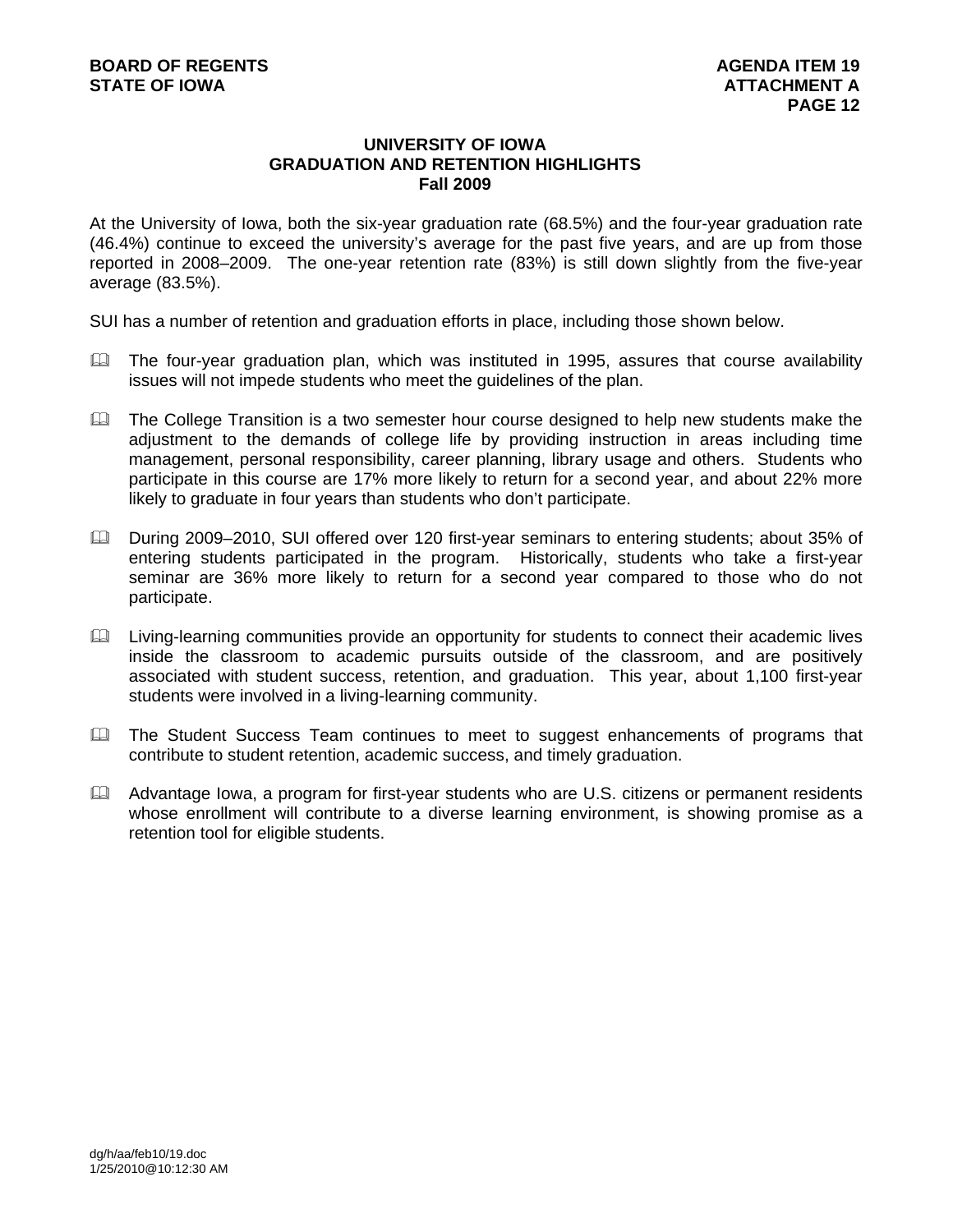### **IOWA STATE UNIVERSITY GRADUATION AND RETENTION HIGHLIGHTS Fall 2009**

The University has implemented a number of retention and graduation efforts.

- **The Retention Task Force, now in its fifth year, continues to focus on programs designed to** promote student academic success and retention. The task force continues to discuss and support retention projects related to advising, first year student programs, classroom instruction, learning communities, and academic support.
- ISU's one-year retention rate for full-time freshmen entering Fall 2008 was 84.0%. Since 1997, the one-year retention rate for ISU full-time freshmen has been consistently above 83%, with a high of 85.8% in 2004. The ten-year average is 84.3%.
- The six-year graduation rate for ISU new freshmen who entered in Fall 2003 was 67.2%, exceeding an average of 66.7% for the five prior entering classes.
- The average time to degree for ISU students who enter as freshmen continues to steadily decline. For freshmen who entered in Fall 2003, their average time to degree was 4.53 years compared to an average of 4.64 years for the most recent 10 years.
- Over two-thirds of ISU new direct freshmen participated in learning communities for Fall 2009. The one-year retention rate for learning community students averages 87%, and the retention rate after two years is 81%, both higher than the overall rate for the entering class. The six-year graduation rate for Fall 2003 freshman learning community participants was 74.4%, significantly higher than the graduation rate for students not in learning communities. ISU learning communities continue to be a very important and successful retention initiative.
- New freshmen for Fall 2008 and Fall 2009 were provided the opportunity to participate in MAP-Works, an online assessment tool designed to help students make a successful transition to Iowa State University. Approximately 75% of new freshmen for Fall 2009 took advantage of this opportunity and completed their personal assessment, with the highest participation rates among students living in ISU Residence Halls. This 20-minute assessment helps students reflect upon areas where they are transitioning well and provides resources to help them in areas where they may not be transitioning as well. Data from last year shows students who participated in MAP-Works achieved a significantly higher GPA than those who did not.
- $\Box$  The two-year graduation rate for new transfer students rose significantly from 12.5% for the entering class of Fall 2006 to 17.1% for the entering class of Fall 2007. Over the last ten years, the two-year graduation rate for new transfer students has averaged 13.6%.
- Retention and graduation rates for students who enter ISU with an associate degree from an Iowa Community College showed significant gains this year. The two-year graduation rate for Iowa Community College students with associate degrees rose from 20.7% for the entering class of Fall 2006 to 27.2% for the entering class of Fall 2007. The one-year retention rate for associate degree recipients from IACCs also rose from 81.2% to 84.7%.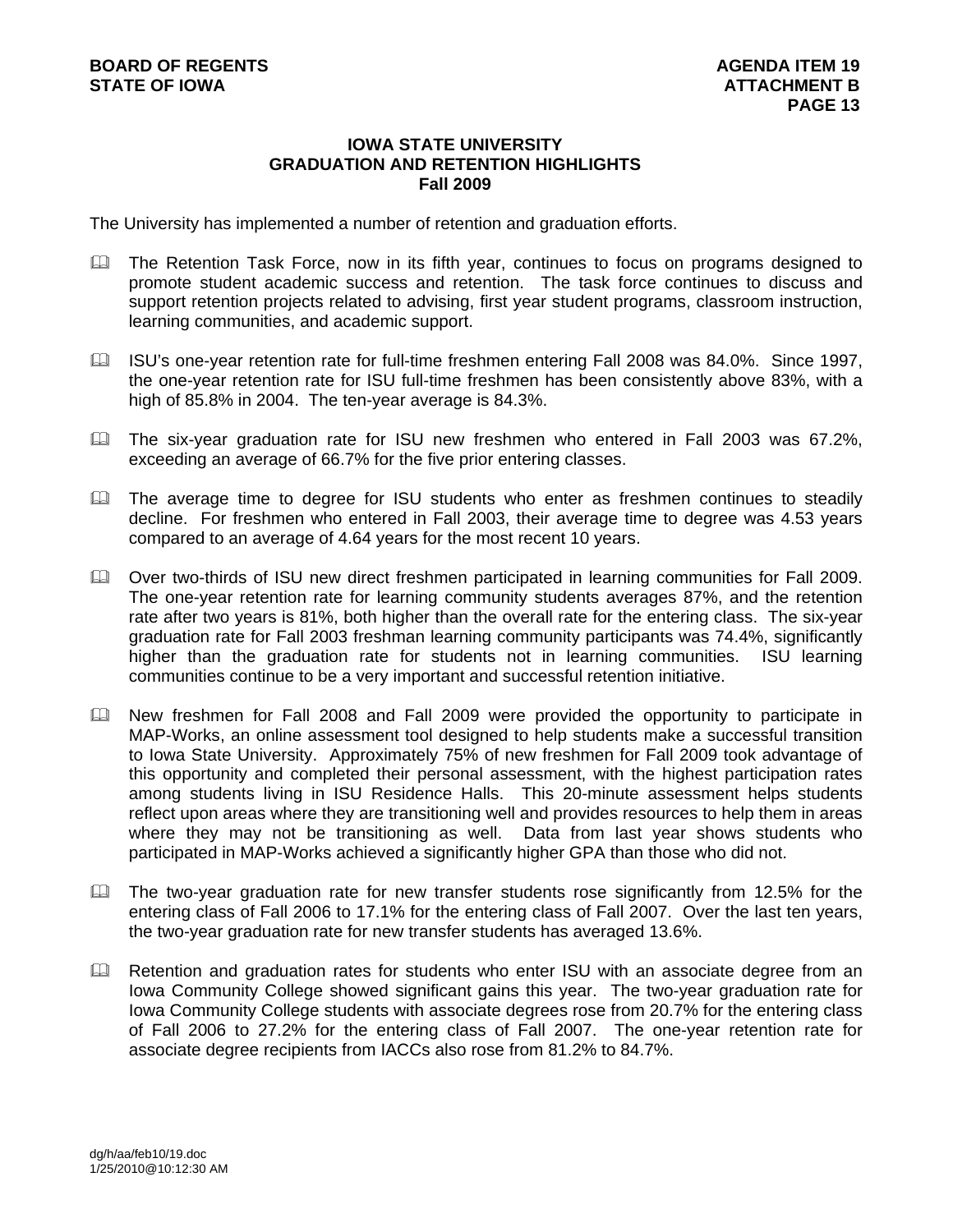### **UNIVERSITY OF NORTHERN IOWA GRADUATION AND RETENTION HIGHLIGHTS Fall 2008**

The University has implemented a number of retention and graduation efforts.

The four-year graduation rate for those students entering with the class of 2005 is 35.7%. This is the highest rate since the inception of the graduation and persistence report in 1988. The national four-year graduation rate for public comprehensive universities is 17%. The University will continue its efforts to promote four year graduation within the context of academic rigor and student choices in educational opportunities.

The six-year graduation rate for the UNI entering class of 2003 is 66.5%. The six-year graduation rate of our peer institutions is 50.0%. The national six-year graduation rate for public comprehensive universities is 41%. The following is information on six-year graduation rates by racial/ethnic categories with UNI information presented first, State of Iowa presented second, and national information presented third.

- $\Box$  African-American: UNI = 38.8%, Iowa = 35.0%, national = 40.5%
- $\Box$  Hispanic-American: UNI = 61.9%, Iowa = 49.85, national = 46.8%
- $\Box$  Asian-American: UNI = 65.0%, Iowa = 61.6%, national = 65.5%
- $\Box$  Native American: UNI = 50.0%, Iowa = 36.45, national = 38.6%
- $\Box$  White: UNI = 67.7%, Iowa = 65.3%, national = 59.4%

The University continues to rank highly in the graduation rates of four-year public universities nationwide.

The rate of persistence to the second year of college for the entering class of 2008 is 82.3%. This rate equals the average rate for this category for the past five years. The information for students attending UNI and national averages by racial/ethnic categories is as follows.

- $\Box$  African-American: UNI = 82.6%, national = 72.6%
- $\Box$  Hispanic-American: UNI = 70.0%, national = 71.9%
- $\Box$  Asian-American: UNI = 92.6%, national = 79.3%
- $\Box$  Native American: UNI = 66.7%, national = 62.4%
- $\Box$  White: UNI = 82.4%, national = 72.6%

The average time to degree for those students who graduated is 4.53 years. This average time is the best rate since the inception of the graduation and persistence report in 1988.

The retention rate to the second year of enrollment at UNI of all transfer students is 81.2%. This compares to the native UNI student retention rate of 82.3%. The graduation rate of transfer students holding an Associate of Arts degree after an additional two years at UNI is 30.6%. This compares to a four-year graduation rate 35.7% for students who enter UNI directly from high school.

A council for the advancement of the first year experience has been created and will launch programs for first year students entering in the fall 2010. These efforts are a product of a two year partnership by the University with the Foundations of Excellence through the Policy Center on the First College Year.